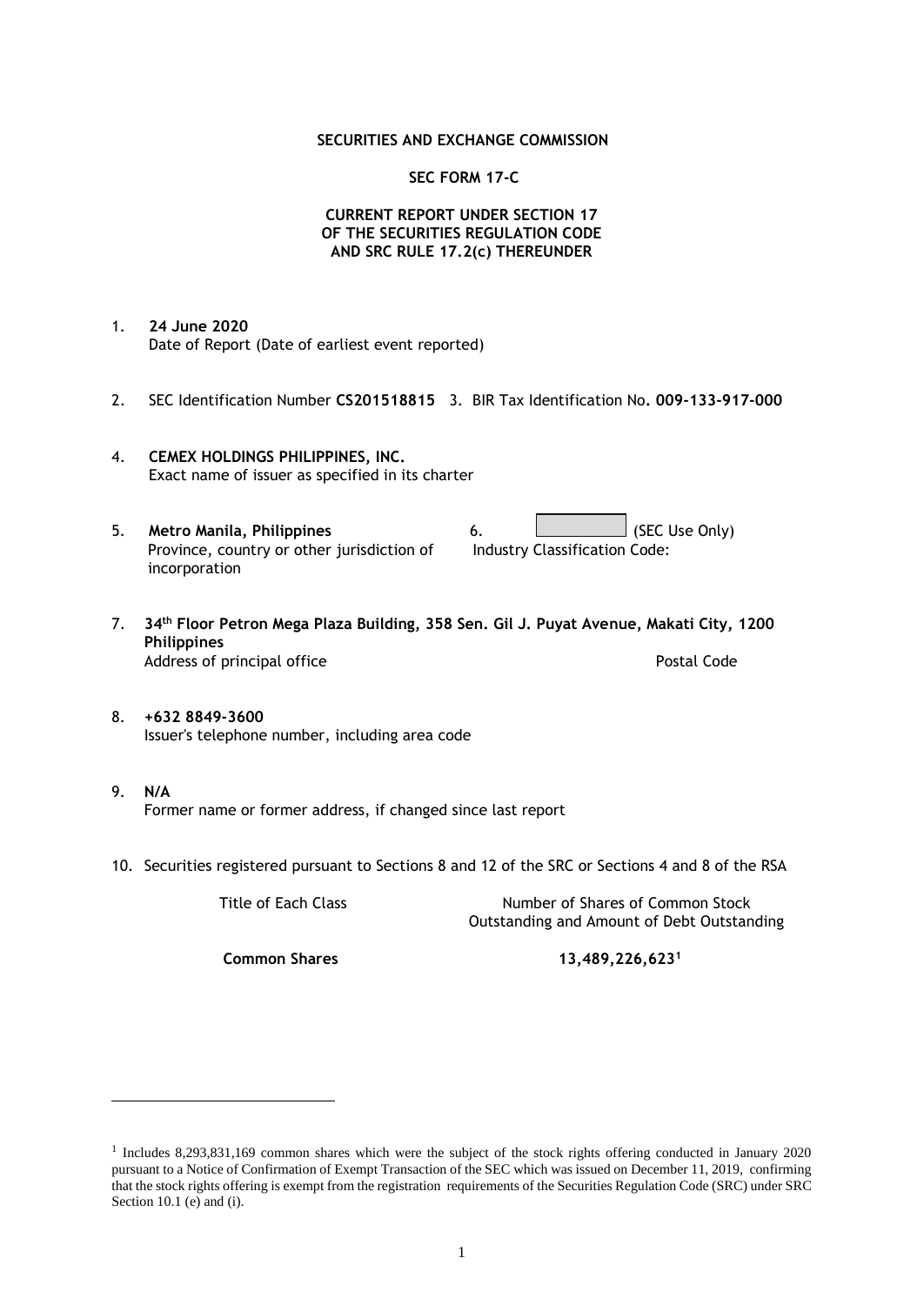11. Indicate the item numbers reported herein:

**Item 4 – Resignation, Removal or Election of Registrant's Directors or Officers Item 9 – Other events**

**Please refer to the attachment summarizing the results of the Annual Meeting of Stockholders of CEMEX HOLDINGS PHILIPPINES, INC. held on 24 June 2020.**

### **SIGNATURES**

Pursuant to the requirements of the Securities Regulation Code, the issuer has duly caused this report to be signed on its behalf by the undersigned hereunto duly authorized.

**CEMEX HOLDINGS PHILIPPINES, INC. 24 June 2020 Issuer Date** 

laument sin de seu -

 **Jannette Virata Sevilla Compliance Officer**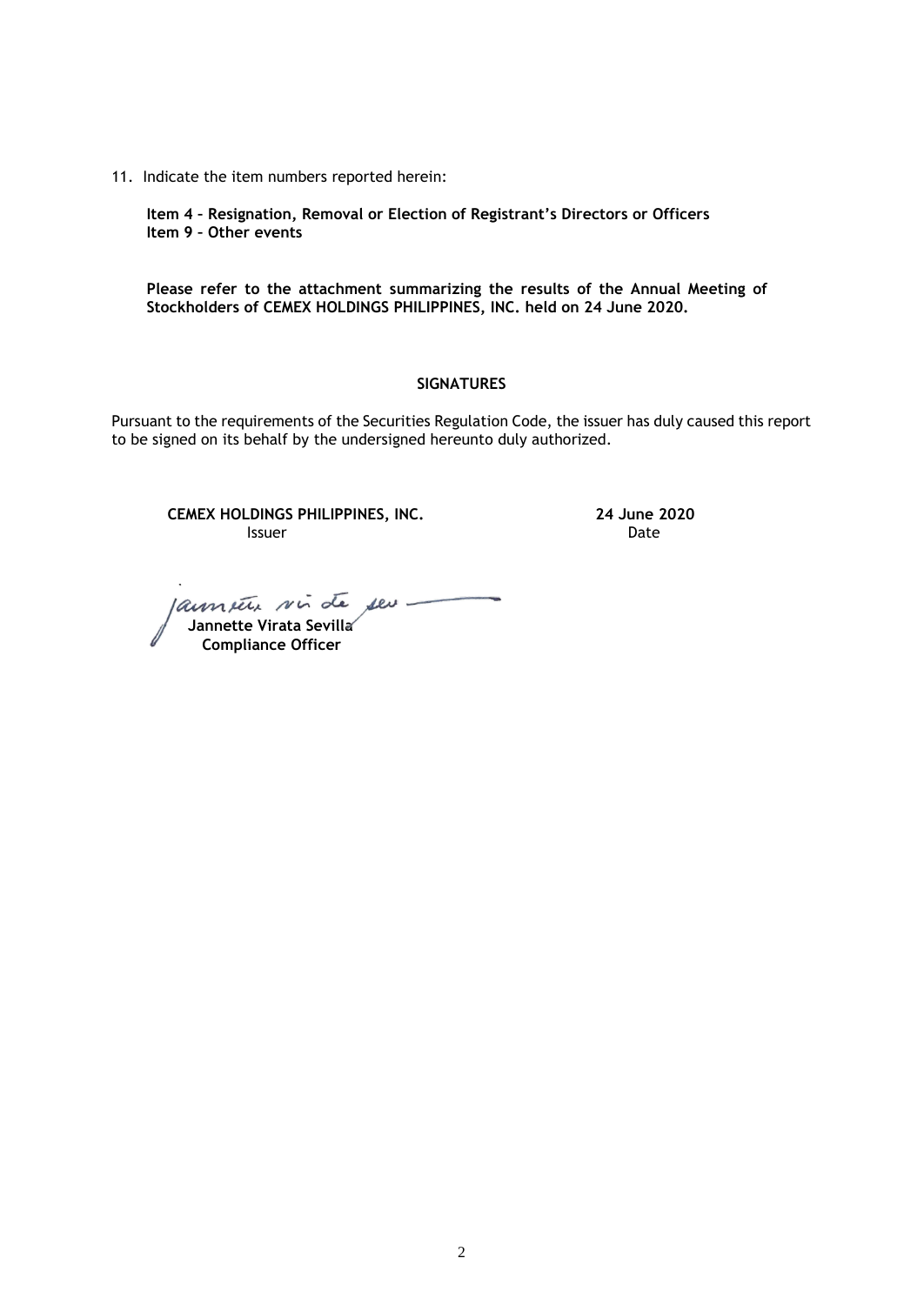

# **SUMMARY OF RESULTS OF THE ANNUAL MEETING OF STOCKHOLDERS HELD ON 24 JUNE 2020**

1. The following individuals (with their corresponding shareholdings in CHP) were elected as members of the Board of Directors for the ensuing year and until their successors are duly elected and qualified:

| <b>Name of Person</b>       | Shareholdings in the Listed |              | <b>Nature of Indirect</b><br><b>Ownership/Other Remarks</b> |
|-----------------------------|-----------------------------|--------------|-------------------------------------------------------------|
|                             | Company<br><b>Direct</b>    | Indirect     |                                                             |
|                             |                             |              |                                                             |
| Alejandro Garcia Cogollos   | $282,654 + 1$               | $\Omega$     | in PCD Nominee Corp account                                 |
|                             | (one                        |              |                                                             |
|                             | share held in               |              |                                                             |
|                             | trust/qualifying            |              |                                                             |
|                             | share)                      |              |                                                             |
| Eleanor M. Hilado           | 776,700                     | $\Omega$     | in PCD Nominee Corp account                                 |
|                             |                             |              |                                                             |
| Sergio Mauricio Menéndez    |                             | 0            | in PCD Nominee Corp account                                 |
| Medina                      | (share held in              |              |                                                             |
|                             | trust/qualifying            |              |                                                             |
|                             | share)                      |              |                                                             |
| Ignacio Alejandro Mijares   | $1,489,154 + 1$             | $\Omega$     | In PCD Nominee Corp account                                 |
| Elizondo                    | (one share held in          |              |                                                             |
|                             | trust/qualifying            |              |                                                             |
|                             | share)                      |              |                                                             |
| Alfredo S. Panlilio         | 1,001                       | $\Omega$     | 1000 in PCD Nominee Corp                                    |
|                             |                             |              | account                                                     |
| <b>Pedro Roxas</b>          | 51,001                      | 0            | 51,000 in PCD Nominee Corp                                  |
|                             |                             |              | account                                                     |
| Antonio Ivan Sanchez Ugarte | 1                           | $\mathbf{0}$ | In PCD Nominee Corp account                                 |
|                             | (share held in              |              |                                                             |
|                             | trust/qualifying            |              |                                                             |
|                             | share)                      |              |                                                             |
| Larry Jose Zea Betancourt   |                             | $\Omega$     | in PCD Nominee Corp account                                 |
|                             | (share held in              |              |                                                             |
|                             |                             |              |                                                             |
|                             | trust/qualifying            |              |                                                             |
|                             | share)                      |              |                                                             |

Ms. Eleanor M. Hilado, Mr. Alfredo S. Panlilio and Mr. Pedro Roxas are independent directors.

2. R.G. Manabat & Co. was appointed as the external auditor of CHP for 2020.

3. Stockholders holding at least a majority of the total issued and outstanding shares of CHP favorably voted in favor of the following items on the agenda:

- a) Approval of the Minutes of the Meetings of Stockholders held in 2019:
	- (i) Minutes of the Annual Meeting of Stockholders held on June 6, 2019 (ii) Minutes of Special Meeting of Stockholders held on October 16, 2019
- b) Approval of the 2019 Annual Report and the Audited Financial Statements as of December 31, 2019
- c) Ratification and Approval of all acts, resolutions and deeds of the Board of Directors and Management since the Annual Meeting of Stockholders held on June 6, 2019
- d) Amendments to Sections 4, 5, 7 and 8 of Article II, and Section 2 of Article III, of the Amended By-laws of the Corporation

*[See "Attachment A" of this Summary of Results]*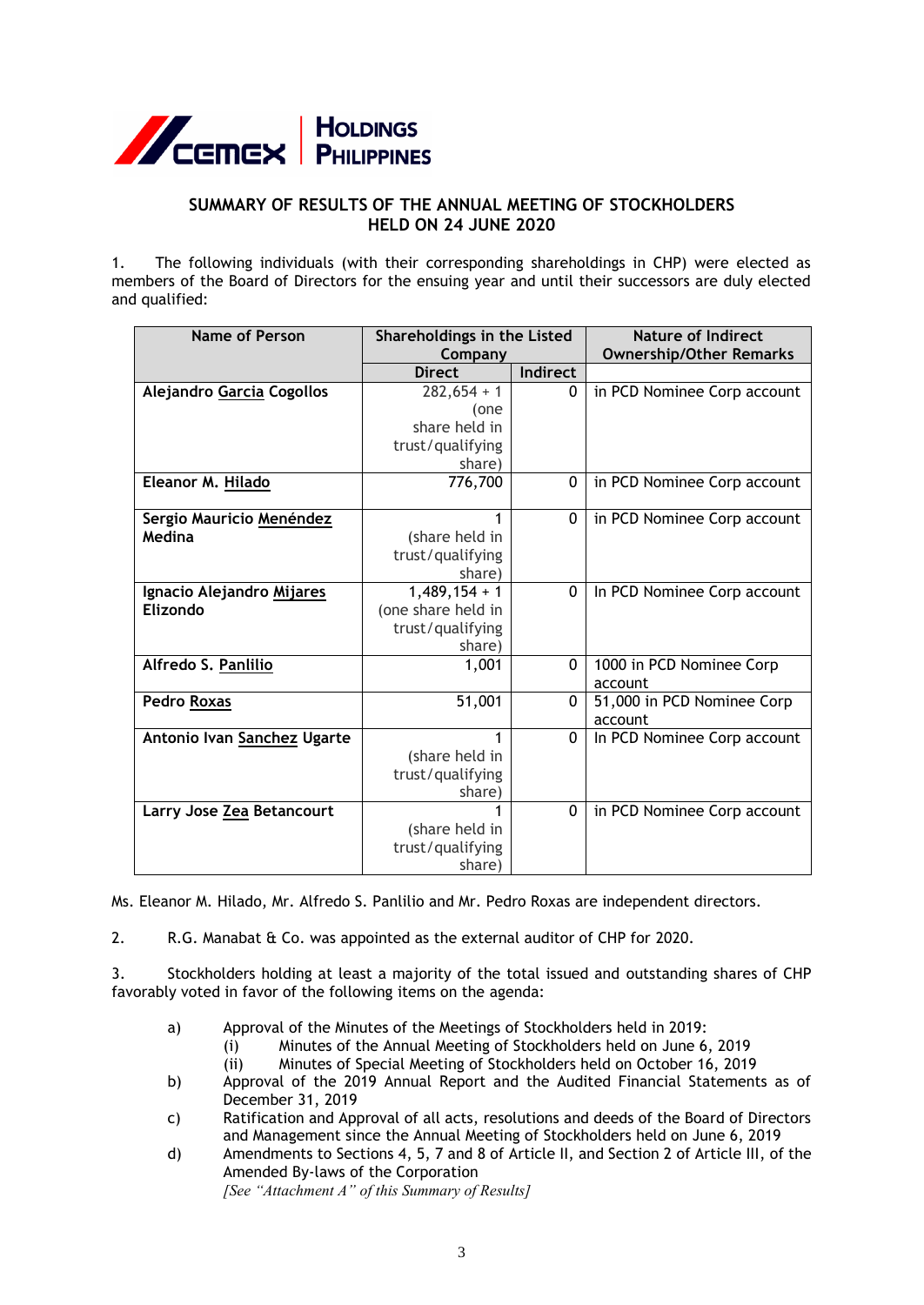### **ATTACHMENT "A" SUMMARY OF RESULTS OF THE ANNUAL MEETING OF STOCKHOLDERS**

Approved Resolutions for the Amendment of the Amended By-Laws of the Corporation

"RESOLVED, that Section 4 of Article II of the Amended By-Laws of the Corporation be as it is hereby amended to read as follows:

 'Section 4. Notice of Meeting – Notices for regular or special meetings of stockholders may be sent by the Secretary by personal delivery **or courier service, or by postal mail, telefacsimile or electronic mail to stockholders of record entitled to vote at their respective addresses (as applicable) last known to the Secretary, or by publication in a newspaper of national circulation (if not otherwise disallowed or restricted by the Securities and Exchange Commission), or by such other manner as allowed by the Securities and Exchange Commission and other applicable laws and regulations. For regular meetings, the notice shall be sent at least twenty one (21) days prior to the date of the meeting, while for special meetings, notice shall be sent at least seven (7) days prior to the date of the special meeting. The notice shall be deemed to have been given on the day (i) when delivered to the stockholder's physical address, if by personal delivery or courier service, or (ii) when deposited in the Makati Central Post Office, if by postal mail, or (iii) when sent, if by telefacsimile or electronic mail, (iv) on the date of publication, if by publication in a newspaper of national circulation, or (v) as may otherwise be applicable, if by such other manner allowed by the Securities and Exchange Commission and other applicable laws and regulations.** The notice shall state the place, date and **time** of the meeting, and the purpose or purposes for which the meeting is called.

 **'In case of a postponement of a meeting of stockholders, notice of such postponement and the reason thereof shall be sent to all stockholders of record entitled to vote in the manner described herein at least fourteen (14) days prior to the re-scheduled date of meeting.** 

 'When the meeting of stockholders is adjourned to another time or place, it shall not be necessary to give any notice of the adjourned meeting if the time and place to which the meeting is adjourned are announced at the meeting at which the adjournment is taken. At the reconvened meeting, any business may be transacted that might have been transacted on the original date of the meeting

# **'Notice to any meeting may be waived, expressly or impliedly, including through a stockholder's attendance at a meeting unless the stockholder's presence is for the express purpose of contending that the meeting is not lawfully convened.**'

"RESOLVED, FURTHER, that Section 5 of Article II of the Amended By-Laws of the Corporation be as it is hereby amended to read as follows:

 'Section 5. Quorum – Unless otherwise provided by law, in all regular or special meetings of stockholders, shareholders representing a majority of the outstanding capital stock must be present or represented in order to constitute a quorum. If no quorum is constituted, the meeting shall be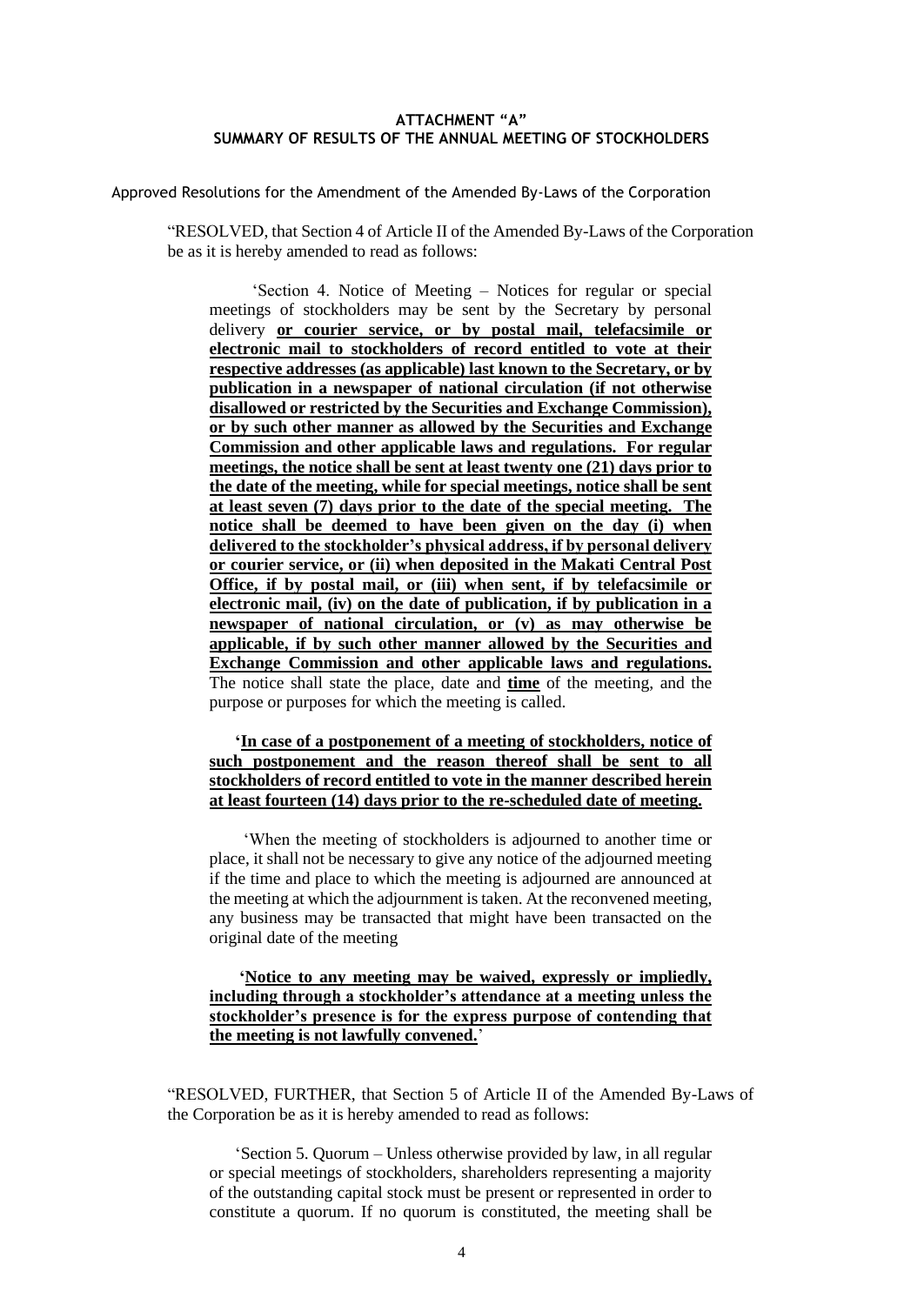## adjourned until the requisite amount of stock shall be present. **Stockholders who participate through remote participation or in absentia, shall be deemed present for the purpose of determining the existence of a quorum.'**

"RESOLVED, FURTHER, that Section 7 of Article II of the Amended By-Laws of the Corporation be as it is hereby amended to read as follows:

 **'**Section 7. Manner of Voting – At all meetings of stockholders, a stockholder **entitled to vote may vote in person, through remote communication, in absentia or be represented by proxy, subject to compliance with such rules and regulations as may be issued by the Securities and Exchange Commission from time to time and other applicable laws and regulations.** Unless otherwise provided in the proxy, such proxy shall be valid only for the meeting at which it has been presented to the Secretary. All proxies must be in the hands of the Secretary **at least ten (10) days prior to a regular meeting or at least four (4) days prior to a special meeting, or in accordance with such other period as may be indicated in the relevant notice for the meeting.** Proxies filed with the Secretary may be revoked by the stockholders either in an instrument in writing duly presented and recorded with the Secretary prior to a scheduled meeting, or by their personal presence at the meeting. **Voting shall be based on the number of shares of common stock owned by a stockholder and not per capita.'**

"RESOLVED, FURTHER, that Section 8 of Article II of the Amended By-Laws of the Corporation be as it is hereby amended to read as follows:

 'Section 8. Closing of Transfer Books or Fixing of Record Date – For the purpose of determining the stockholders entitled to notice of, or to vote at, any meeting of stockholders or any adjournment thereof or to receive payment of any dividend, the Board of Directors may provide that the stock and transfer books be closed for at least twenty (20) days immediately preceding **a regular meeting and at least seven (7) days immediately preceding a special meeting.'**

"RESOLVED, FURTHER, that Section 2 of Article III of the Amended By-Laws of the Corporation be as it is hereby amended to read as follows:

 **'**Section 2. Election and Term – The members of the Board of Directors shall be elected during each regular meeting of stockholders and shall hold office for one (1) year and until their successors are elected and qualified.

 'The Directors of the Corporation shall be elected by plurality vote at the annual meeting of the stockholders for that year at which a quorum is present. At each election for Directors**,** every stockholder **entitled to vote** shall have the right to vote **(in person, through remote communication, in absentia, or be represented by proxy, subject to compliance with such rules and regulations as may be issued by the Securities and Exchange Commission from time to time and other applicable laws and regulations)** the number of shares owned by him for as many persons as there are directors to be elected, or to cumulate his votes by giving one